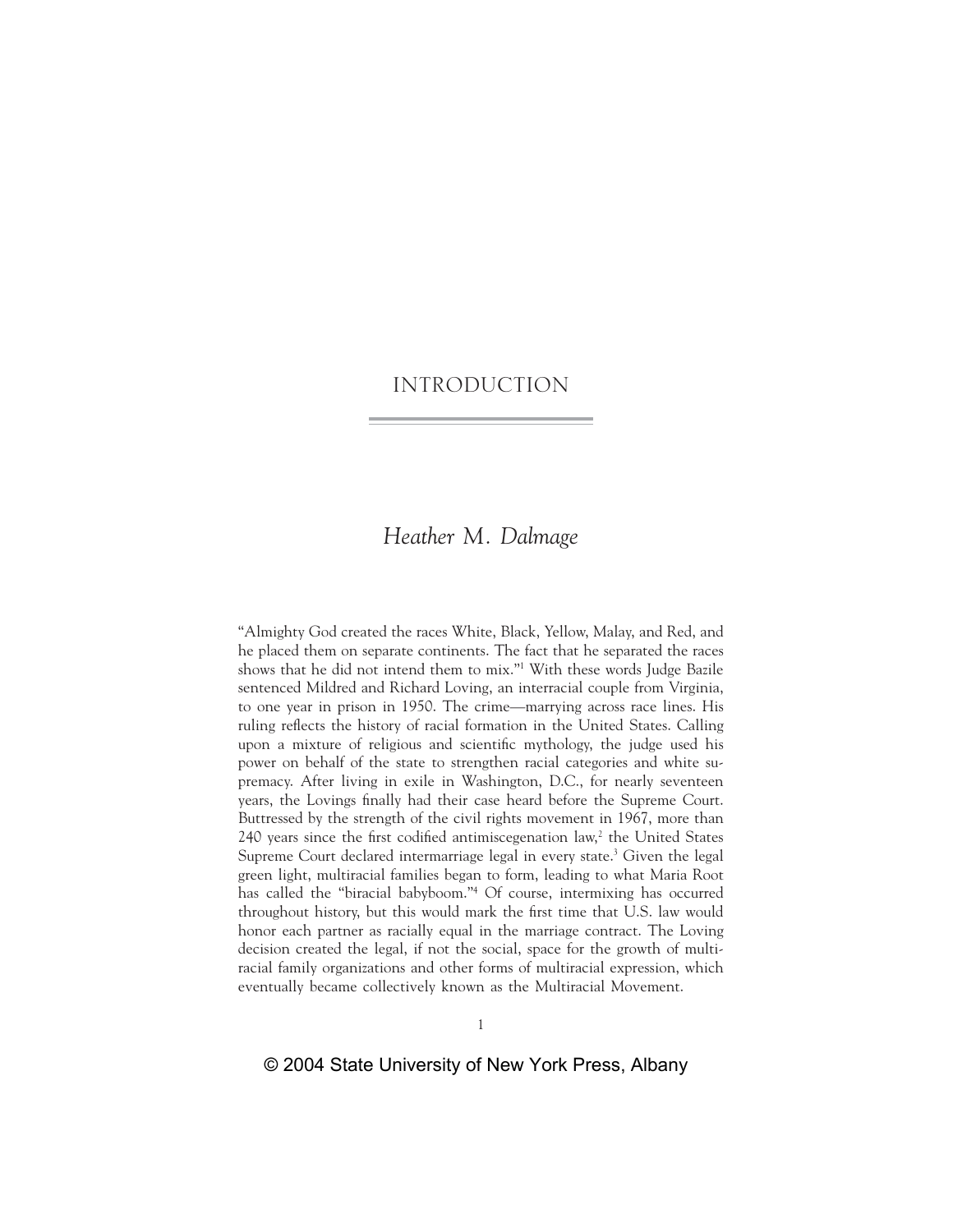#### 2 INTRODUCTION

Cynthia Nakashima defines the Multiracial Movement broadly as "the emergence of community organizations, campus groups, magazines and newsletters, academic research and writing, university courses, creative expression, and political activism—all created and done by mixed-race individuals and members of interracial families, with the purpose of voicing their own experiences, opinions, issues and interests."5 Because multiracial people, and often their families, are visible indicators that the color line has been breached they "will very likely be forced to participate in the dialogue at some level."6 Thus, the movement extends beyond those who are active in multiracial organizations and overt politics. It includes all members of multiracial families; even those who want to opt out of racial discussions. For instance, when identifying themselves and others they may claim to be colorblind (culture matters not race), they may claim membership in a single racial community (my dad may be white, but I'm black and that's that), they may advocate for recognition of a multiracial identity (I have the right to identify how I choose). In each of these examples a particular racial ideology and racial politics is being forwarded. This anthology will focus on the political issues and interests conveyed through the broadly defined Multiracial Movement by exploring the origins, discourse, and social justice outcomes. The goal of this anthology is to both better understand racial thinking that may ultimately reproduce the hegemonic racial discourse and to posit a counterhegemonic "multiracial politics grounded in historical and material realities."7

### A BRIEF HISTORY OF THE MOVEMENT

While the Multiracial Movement has its origins in the civil rights movement, many of the six dozen or so multiracial family organizations that currently exist across the United States were developing socially, ideologically, and politically during the conservative Reagan years. By the 1990s, conservative politicians became a force behind the Multiracial Movement.8 Four other factors intersected to create the current momentum of the Multiracial Movement: the increased academic and popular literature on the topic of multiracialism; the question of racial categories on Census 2000; the debates surrounding race and adoption; and the popularity of celebrities such as Tiger Woods and Mariah Cary.

Multiracial family organizations began to sprout up in the late 1970s as places where parents could gain support and learn how to guide their multiracial children in a racially divided and racist society. I-Pride (Interracial/ Intercultural Pride), the "oldest existing multiracial group in the U.S.," was founded in February 1979 in the San Francisco Bay area to address the issue of racial classification and identity of multiracial children.9 For instance, I-Pride was particularly active in the school system and by the early 1980s,

## © 2004 State University of New York Press, Albany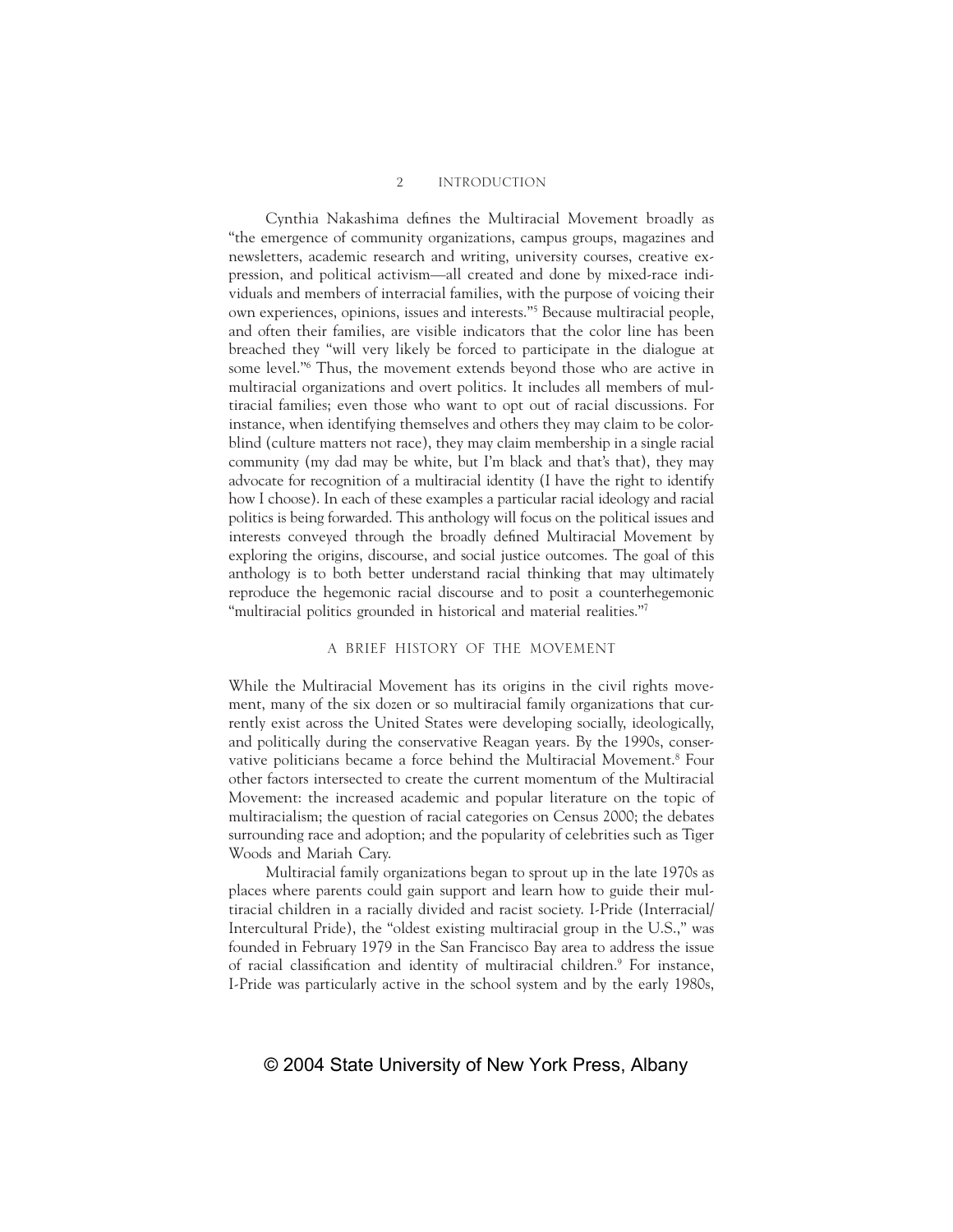its newsletters were reporting the victories of having an "interracial" category added by some schools. While I-Pride became politically involved early in the 1980s, most organizations were coming together for social support. A year after the founding of I-Pride, the Biracial Family Network (BFN) in Chicago was developed. One of the founders of BFN explained, "My son was really the reason I wanted to start an organization. I had heard about I-Pride in California so I wrote to them and they gave me tips on how to get the group started. In September 1980 there were six women, each was a mother of biracial children, and we've evolved since."10 From the early 1980s, then, communication was developing among multiracial family members and between multiracial organizations. The Association of MultiEthnic Americans (AMEA) was founded in 1988 as an umbrella organization for multiracial organizations across the country. A year later, AMEA president Carlos Fernandez forwarded a proposal to the chair of the Subcommittee on the Census and Population. In the cover letter Fernandez wrote:

We would propose that all federal forms, including the Census, add the category "multiethnic/interracial" and permit those who check this box to check all other boxes that apply. . . . We realize it is probably too late to add a new category to the 1990 census form. However, it is not too late to amend the rules governing the tallying of race/ethnicity on the 1990 census form to allow individuals the opportunity to designate more than one ethnic/racial category to accurately reflect the fullness of their heritage.<sup>11</sup>

The BFN in Chicago was a primary affiliate to AMEA, and thus became decidedly political. Like other multiracial family organizations across the country, what had began as a group of mothers meeting to discuss the narrowness of racial categories, community, kinship, and racism was now becoming an organization with a political agenda that would challenge the discussion of race in the United States.<sup>12</sup>

The development of multiracial organizations in the 1980s was occurring in a political climate overwhelmingly defined by the backlash against and retreat from group rights legislation, and programs and a movement toward racial color blindness. Omi and Winant point out that under Reagan history was rewritten "to suggest that discrimination against racial minorities had been drastically curbed."<sup>13</sup> Local, state, and federal agencies driven by neoconservative agendas were actively questioning the relevance of racebased policies.14 Conservatives both within and outside the Multiracial Movement seized the opportunity to posit race as a human construction void of material outcomes. The logic that followed was that race-based programs in an otherwise equal society are nothing short of reverse racism.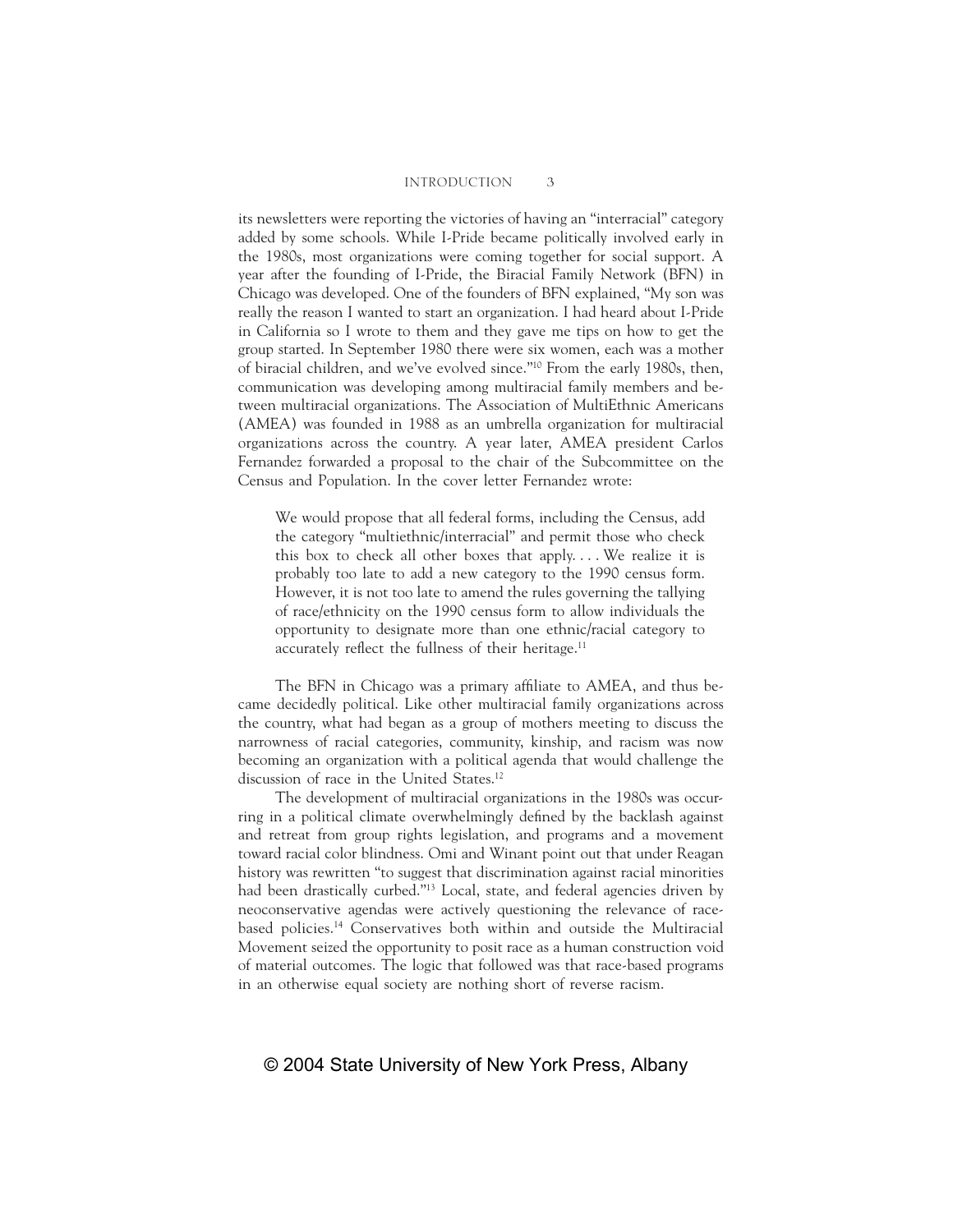The advocacy of color blindness by conservatives in the Multiracial Movement extends to issues of adoption, affirmative action, and beyond, and is part of a larger societal movement away from group-based policies.

Throughout the 1990s, civil rights gains were being repealed with regularity. Not coincidentally, these years were also marked by an increasing public visibility and awareness of multiracialism. The reversal of civil rights gains and the visibility of multiracialism merged in 1997 when conservative Republican Newt Gingrich voiced his support for a multiracial category.15 His support was embraced by many in the Multiracial Movement, for a few others it was a wake-up call.16 Multiracial organizations have continued to link arms with conservative organizations such as Ward Connerly's American Civil Rights Institute, an organization dedicated to dismantling groupbased protections. For instance, at the "Multiracial Leadership Round Table 2000 Census: A Discussion About Our Choices," Connerly was inducted into the 2000 Racial Harmony Hall of Fame. The award was created by the conservative multiracial organization, A Place For Us Ministry for Interracial Couples.17 It was the support by Newt Gingrich, however, that proved to be a turning point for the most politically influential organization in the Multiracial Movement: AMEA began, at this time, to outwardly express concern about accepting support from and aligning itself with conservatives. Longstanding tensions within the movement erupted into a full-fledged cleavage.

Broadly speaking, each side is ultimately interested in the same outcome, that is, official recognition of multiracial people. However, the political means for reaching that end differ. On the one side are those who align themselves with conservatives and believe that the Multiracial Movement needs to focus on removing the concept of race either through the introduction of a multiracial category or by advocating for color-blind agendas; on the other side are those who align themselves with liberals and believe that multiracial people should be a "protected" group. Within each of these sides additional splits and tensions have arisen.<sup>18</sup>

As the movement continued to develop and transform in the 1990s it began to find voice in academic literature, popular literature, census debates, and pop culture icons. The introduction of discussions of multiracialism, hybridity, and racial mixing occurred amidst existing discussions of authenticity, community boundaries, identity politics, the social construction of race, and postmodern fragmentation. These discussions have prompted race theorists to more clearly delineate connections between community boundaries, identities, and politics.19 Moreover, a number of autobiographies written by members of multiracial families have been widely read,20 including James McBride's *The Color of Water,* which spent a number of weeks on the *New York Times* bestseller list. Collectively these books began a process of rearticulating traditional understandings of race both inside and outside the academy. Individuals have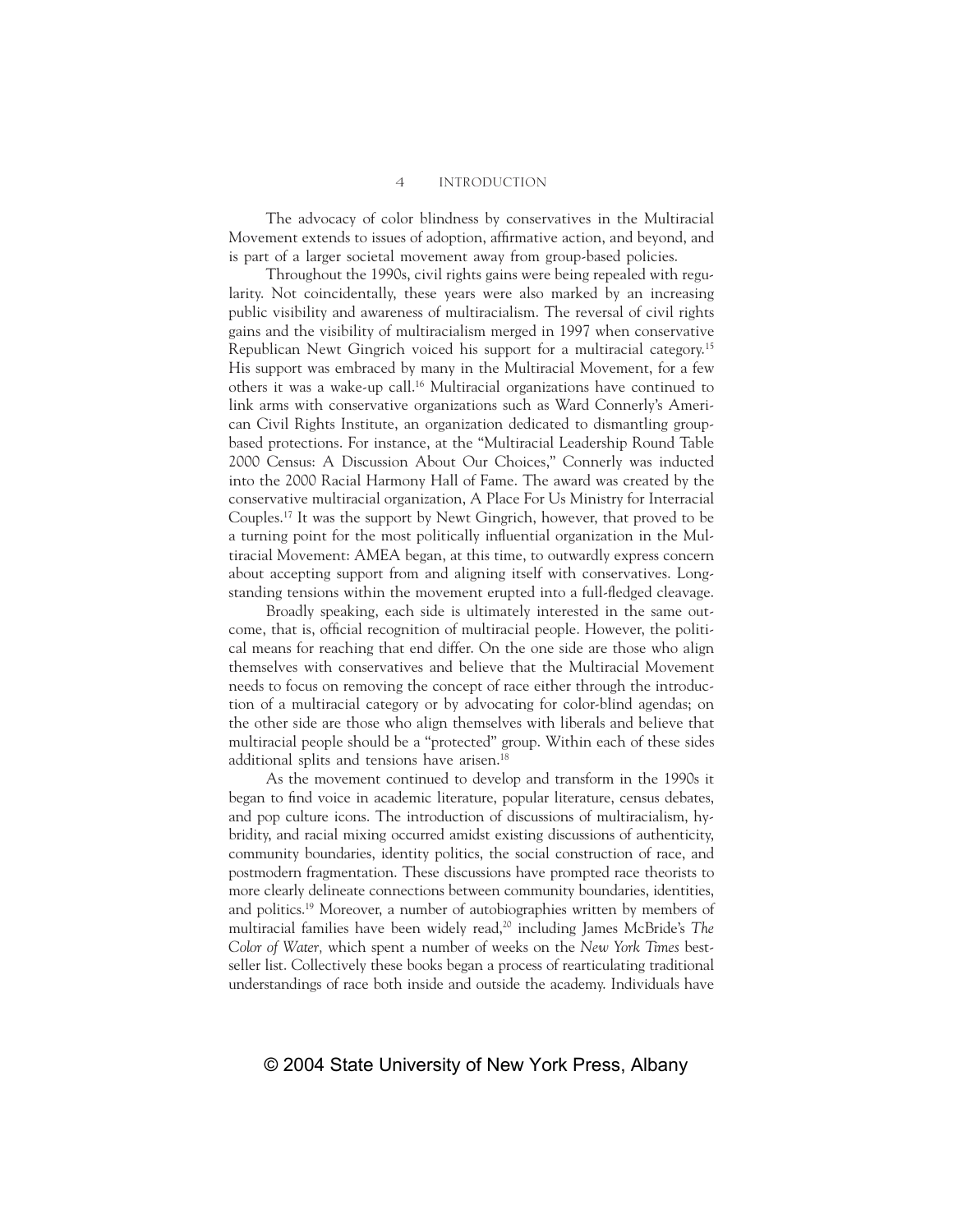been invited to think about race as a social construction, something created in the context of human interaction not human biology.

The question of racial classification further invited a rethinking of race and strengthened the Multiracial Movement. The struggle on behalf of "our children" has prompted many parents (mostly white) of multiracial children to challenge traditional categories.<sup>21</sup> In an attempt to count the U.S. population the Office of Management and Budget (OMB) created the 2000 Census Advisory Board which was charged with debating and ultimately informing the OMB about how it should approach questions of race on the census. For the first time in history the advisory board included a representative from the Multiracial Movement; then-president of AMEA Ramona Douglass. Tensions developed between the Multiracial Movement and other groups represented on the board. Traditional civil rights organizations such as the National Council of LaRaza, the NAACP, the Urban League, and the National Congress of American Indians were already struggling against conservative political ideologies and the reversal of civil rights gains when the 2000 census debates erupted. These organizations spoke out publicly and sharply against a multiracial category, and at times worked together against the addition of a multiracial category. Concern for the further erosion of civil rights gains was central to the opposition.

As the advisory board was embroiled in debates about the meaning of racial categorization, process of tabulation, and the possible addition of a multiracial category, Tiger Woods was tearing up the fairways and had just won his first Professional Golf Association (PGA) tournament. His claims to a multiracial, "Cablanasian" identity caught the attention of the nation. Although cleavages existed, the Multiracial Movement rode the wave of Tiger's multiracial stardom to further strengthen its demands for a reconsidering of racial classification on the census.

Despite the political differences among the politically active individuals in the Multiracial Movement, signs appeared that a sense of community was developing among many members of multiracial families. These signs included the growth of local multiracial organizations, and the increasing number of books, magazines, newspaper articles, television specials, websites, conferences, and newsletters. Like all social movements that "create collective identity, collective subjectivity, by offering their adherents a different view of themselves and their world," the Multiracial Movement began to shape and transform collective multiracial identities.22 The task of *The Politics of Multiracialism* is to analyze what this transformation means within the current racial politics. The chapters that follow will collectively show that the outcome desired by both the conservative and liberal multiracial agendas is official multiracial recognition and that such an agenda is undermining struggles for liberation currently being waged against white supremacy and racial injustice.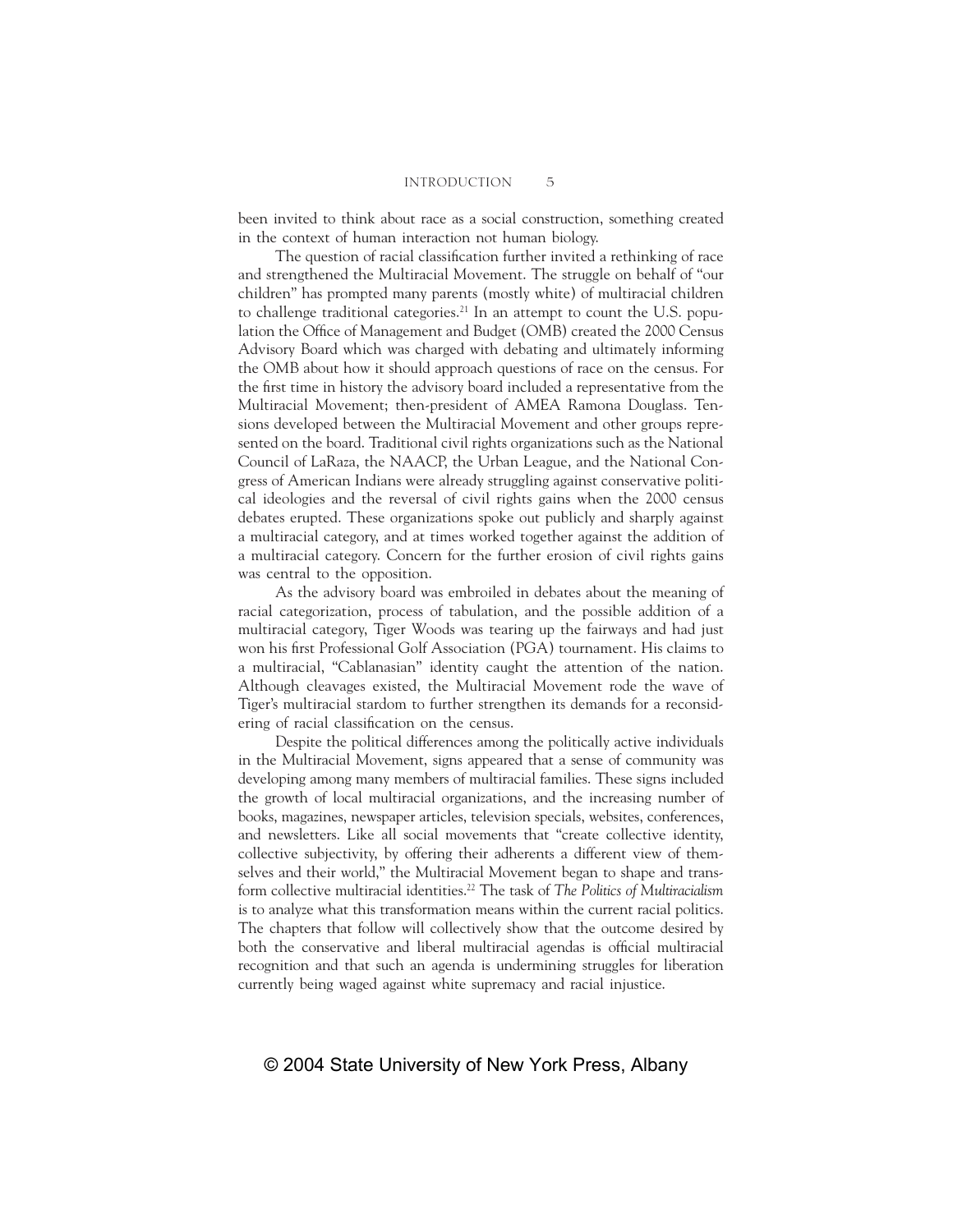### POTENTIAL AND PITFALLS: DISCOURSE OF THE MOVEMENT

The Multiracial Movement has expanded the way many individuals in the United States think about race. First, notions of race as biological and essential, which had been challenged through the civil rights movement, have been further disrupted through the ways in which members of multiracial families have framed their lived experiences. Second, the Multiracial Movement has expanded racial language, at times allowing for a more sophisticated understanding of race and racism. Primarily, a language is being created that is challenging notions of authenticity and the lines that divide racial communities, while acknowledging individual and racial differences in a positive light.<sup>23</sup> At the same time the movement can be credited with these advances in racial thinking, the movement is also being complicit with white supremacy as seen through claims to color blindness and by the acknowledgment of racial divisions without the acknowledgment of racial hierarchies.

For most of our history, the United States has created and functioned with an essentialist vision of race, a vision that paints race as historical, natural, static, biological, universal, and immutable. The civil rights movement forced a rethinking, a rearticulation of race.<sup>24</sup> For instance, when Martin Luther King Jr. pointed out that people should be judged by the content of their character and not the color of their skin, he was disrupting biological and essentialist notions of race. He was asserting a belief that racial essentialism is a surrender of human agency to the constraints imposed by racist categories. Unfortunately, disrupting essentialist notions of race, including myths of white purity and the one-drop rule does not create a more progressive and just society. In fact, the undoing of racial essentialism, and the acceptance of race as a social construction, has in many ways set the stage for a further entrenchment of white supremacy in the United States. As Howard Winant points out, "[I]t is now often *conservatives* who argue that race is an illusion."25 Conservatives have taken King's words and ideas and have used them in a struggle to undo civil rights protections. If race is understood as an illusion, then the power and inequality embedded in the construction of race are ignored.

DuBois asserted that she or "he who ignores or seeks to override the race idea in human history ignores and overrides the central thought of all history."<sup>26</sup> Race must be understood as constructed within a history of injustice and inequality that continues to shape lives. Positing race as a social construction without further analyzing the ways race is entrenched and embedded and, indeed, the very foundation of the society (social institutions and individual consciousness) is nothing short of dismissing the concept of race and by extension racism. Some individuals in the Multiracial Movement who claim to understand race as a social construction make the leap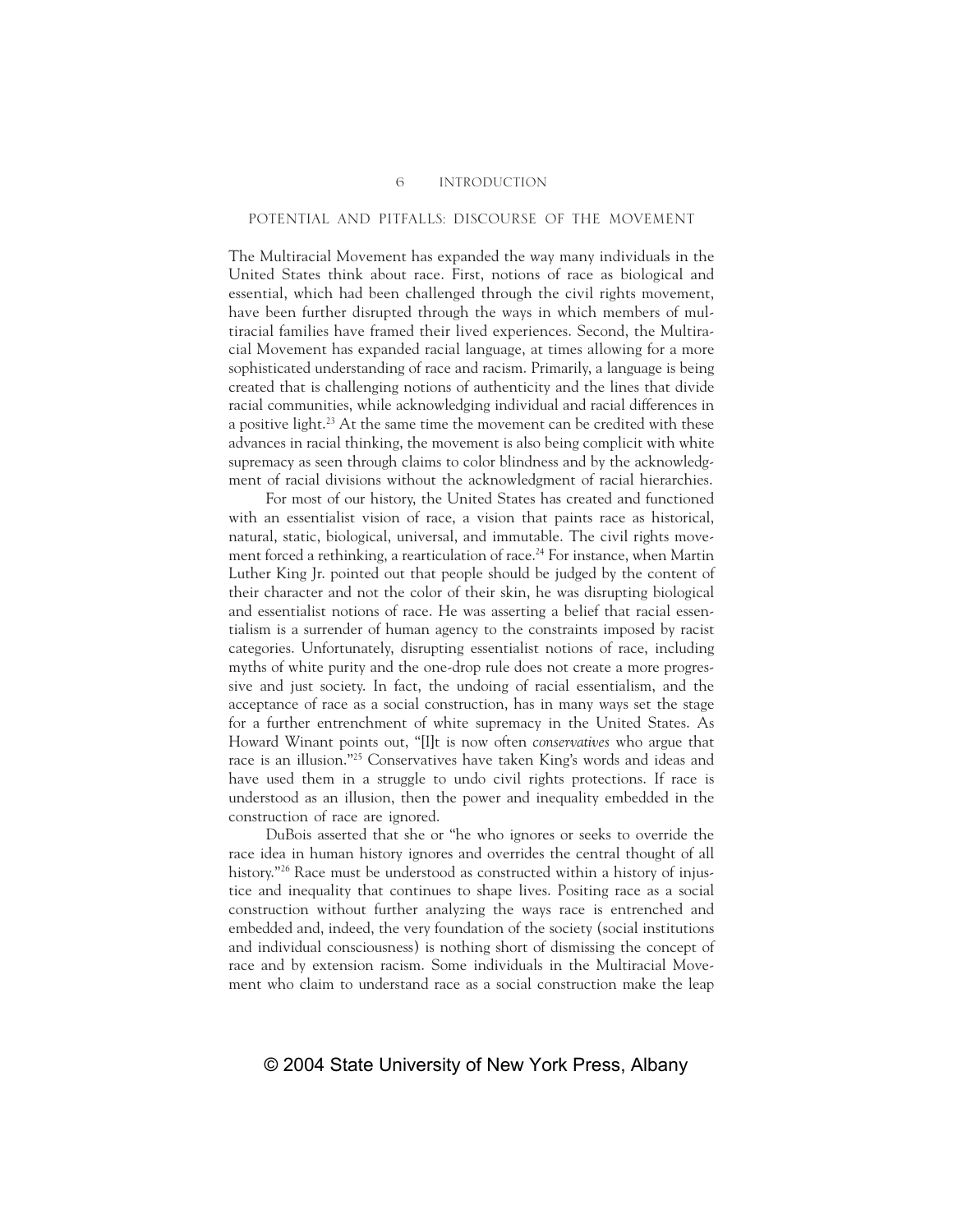to suggest that since it is a human creation, then humans can uncreate race and racism by ignoring race. For example, this idea can be heard loudly within the movement around the demand to remove race from adoption laws.27 In short, the argument is: "If we collectively don't 'do' race, then race won't exist." Such an understanding of race requires a bit of amnesia, a bit of social naiveté and a bit of unfounded optimism. Likewise, such an understanding of race dismisses white supremacy and the centrality of power to the construction of race.

The ignoring of the power relations inherent in the U.S. racial hierarchy is not new. In the early 1960s, for instance, whites were claiming that because many blacks chose to *separate* themselves from whites, whites should not be culpable for *segregation* in society. In 1963 Malcolm X responded to these claims by noting that racial separation and racial segregation are not the same. Separation is a choice, while segregation occurs in the context of inequality and imposition. In his statement, "It's only segregated when it's controlled by someone from the outside," Malcolm X was making the power relations clear, segregation was about the use of power to maintain an unjust system.<sup>28</sup> A movement that ignores power relations will likely work in ways that reinforce white supremacy and undermine those struggling for liberation. For instance, AMEA makes claims that in a racist society civil rights legislation is necessary, yet within the same breath they demand recognition of multiracial people and families as a protected group. Consider a statement made in an open letter by Levonne Gaddy, the current president of AMEA:

The systematic and institutionalized discrimination against multiracial individuals, interracial couples, and multiracial families must continue to be challenged. With compassion and sensitivity for those who have fought civil rights battles before us, I will stand strong for multiracial people and insist on the same consideration that has been given to other groups before us.<sup>29</sup>

Within the Multiracial Movement many claim a liberal political location and point to the multiracial "us" as the victims of discrimination by the monoracial "them." The inference is that multiracial people and families need protection from all "monoracial" groups, regardless of where the groups are situated in the U.S. racial hierarchy. As such, an agenda for a separate "protected" group will reproduce white supremacy in society by reifying yet another category without calling into question white supremacy.

Analyzing the context and discourse of the movement can help us to draw valuable lessons as we dream of social transformation and forge political alliances. By understanding the pitfalls of the movement individuals can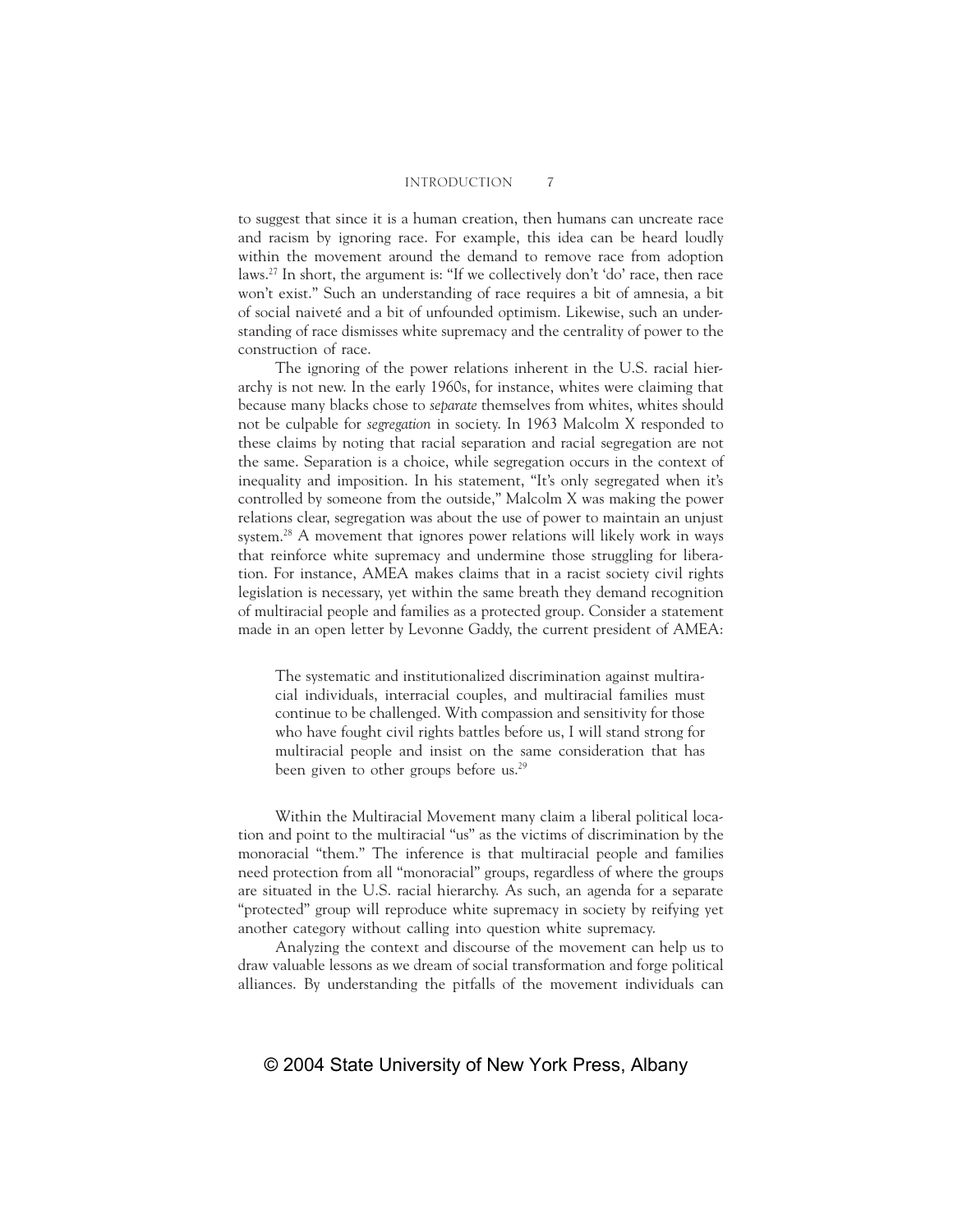rethink the movement's political location in the U.S. racial landscape. The lessons provided through the Multiracial Movement can help to create a racial agenda able to push the boundaries of racial thinking within traditional racial communities and forward a more progressive struggle toward liberation in a white-dominated nation.

### CHAPTER OVERVIEWS

Race is both deeply personal and strongly political. Each of the authors in this anthology has in-depth knowledge of the Multiracial Movement. Some have been actively involved in multiracial organizations, others have spent much time and energy researching and theorizing multiracialism, most come from multiracial families. These authors have carefully documented and theorized the pitfalls and lessons of the Multiracial Movement.

In part I, *The Context of the Multiracial Movement*, the authors make clear that the Multiracial Movement has its origins in historical battles over the meaning of race in society. The authors will show that while race is socially constructed, those in the movement must be mindful of the historical, political, economic, and social reasons race has been constructed to mean what it means. In this first section multiracialism is tied to three powerful and historical phenomena: the construction of family, white supremacy, and the civil rights movement.

In chapter 1, "All in the Family: The Familial Roots of Racial Divisions," Kimberly McClain DaCosta looks at the ways in which "family" has been invoked both historically and politically to maintain white supremacy and divisive racial categories. Kinship networks, regulated through laws and customs, have created a racialized society in which multiracial families have been called unnatural and unlawful. DaCosta points out that the civil rights movement created the political space necessary to successfully challenge antimiscegenation laws, which ultimately allowed for the development of a Multiracial Movement. And yet, the movement itself is struggling to reify a multiracial category, an action that will undermine the very successes of the civil rights movement that laid the groundwork for the existence of a Multiracial Movement. DaCosta contends that the desire to create a multiracial category is about the desire to create acceptable kinship networks—something long denied to these families. DaCosta writes, "I argue there are two related historical processes of significance here: I dub them 'the racialization of the family' (the racial premises buried in our understandings of family, in which genetic/phenotypic sharing is coded to signify cultural sharing, intimacy, and caring) and 'the familization of race' (the ways in which members of the same racial group feel a kin-like connection and how that familial understanding is used politically). These two processes for the context in which 'multiracial'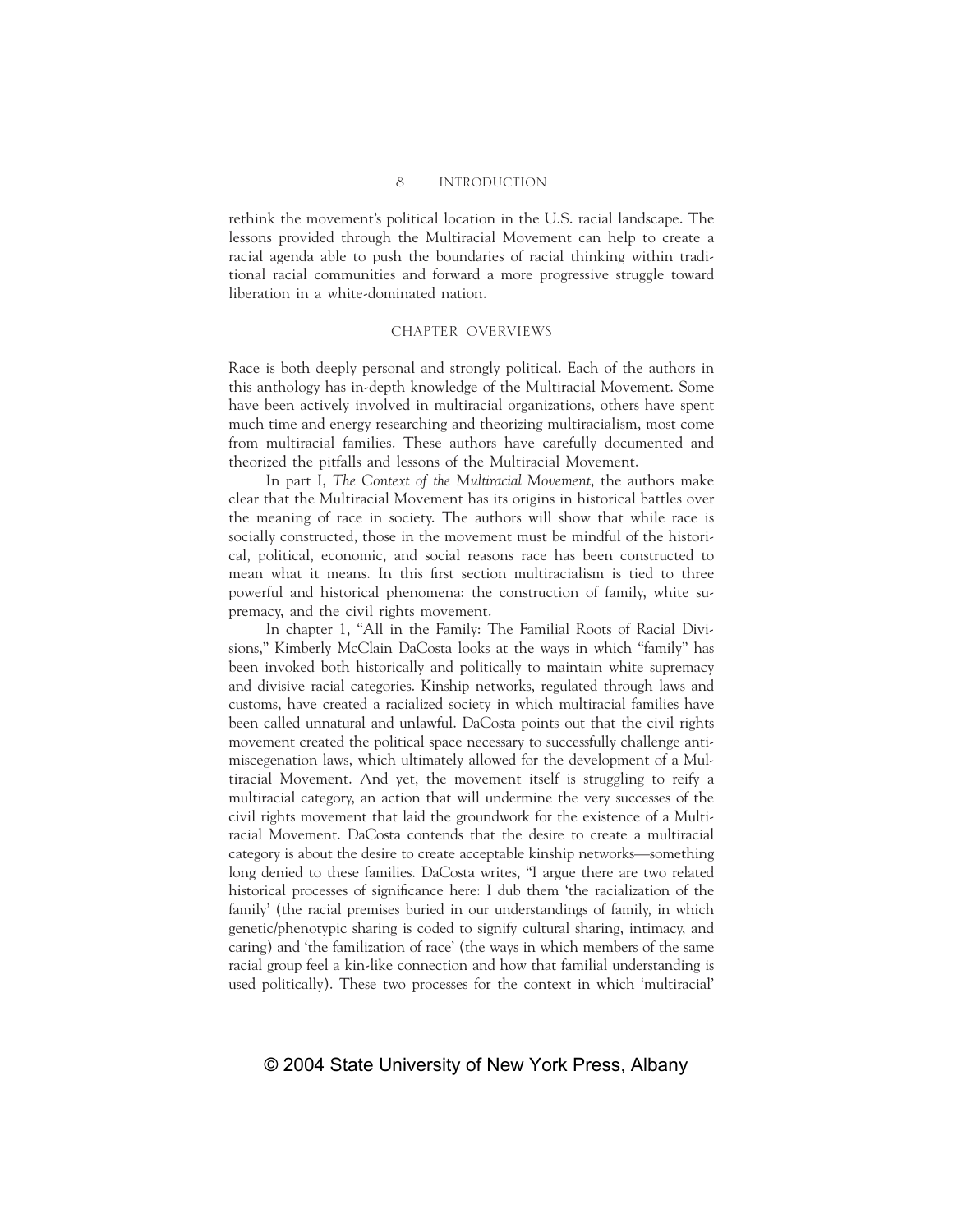becomes a distinctive social identity in the United States, and are the subtext of multiracial politics." While a multiracial category will not lead to greater social justice in society, the demand for such a category becomes clearer.

In chapter 2, "Defending the Creation of Whiteness: White Supremacy and the Threat of International Sexuality," Abby L. Ferber posits the central role white supremacist movements have played in the construction of the Multiracial Movement. In this chapter Ferber questions the logic of a Multiracial Movement that vies for a separate category rather than struggle against all manifestations of white supremacy. By analyzing the most overt forms of white supremacy—white supremacist organizations, Ferber is able to clearly delineate the way in which white supremacy in reinforced through the maintenance of the color line. Ferber notes that within white supremacist discourse interracial sexuality is the "ultimate abomination, because it is a transgression of the boundaries between what are constructed as distinct races. It is a particular threat to the construction of whiteness based on purity, and represents a threat to not only whiteness, but white males especially." Given the historical treatment of multiracial families and people in a white supremacist system, the Multiracial Movement should foremost be concerned with subverting white supremacy.

While Ferber analyzes explicit forms of white supremacy and DaCosta analyzes the historical construction of race and family, in chapter 3, "Racial Redistricting: Expanding the Boundaries of Whiteness," Charles A. Gallagher explores, through in-depth interviews and focus groups with white college students, the boundaries of racial acceptability in white familial relations. Gallagher argues that the Multiracial Movement must acknowledge the "racial redistricting" taking place in the United States in which the whiteness is expanding to include multiracial Asians and light-skinned Latinos. He writes, "[A]s whites and other nonblack groups inhabit common racial ground, the stigma once associated with interracial relationships between these groups is diminishing." The shifting boundaries of whiteness have "important implications" for the Multiracial Movement and, if not careful, the movement will exacerbate antiblack sentiment in the United States.

In chapter 4, "Linking the Civil Rights and Multiracial Movements," Kim M. Williams asserts that the Multiracial Movement is part of a "larger cycle of protest, one initiated by the civil rights movement." Based in her indepth research in multiracial organizations across the country, Williams notes that the Multiracial Movement is not necessarily "changing" race in the United States, but rather continuing a trajectory laid out through civil rights struggles. Williams analyzes the characteristics, ideological framework, tactics, and goals of the Multiracial Movement. She argues that leaders of this movement have utilized the language and legacy of the civil rights movement: "By arguing that the recognition of multiracial people is the 'next logical step in civil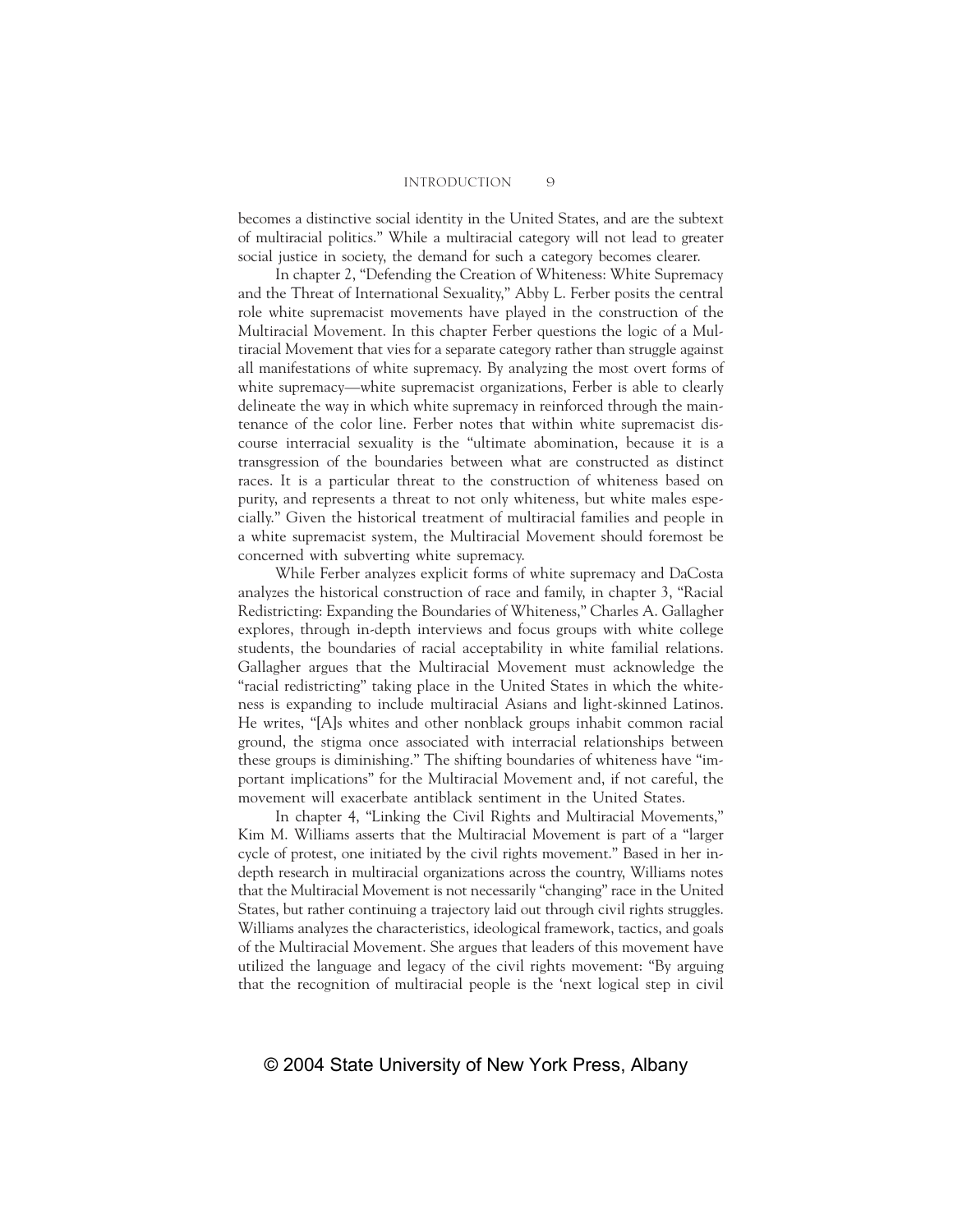rights' " they "have shrewdly drawn on the symbolism of the civil rights movement, and in the process cast themselves as more progressive than the so-called progressives (i.e., the civil rights lobby)." Ultimately, Williams maps the Multiracial Movement as a legacy of the civil rights movement.

The second section of the book, *Discourses of the Multiracial Movement*, is concerned with the libratory potential and limitations of the discourse of the Multiracial Movement. Each of the authors in this section will look at the discourse underlying the claims made by the Multiracial Movement, including academic writing, the use of media images, the expansion of multiracial advocacy on the Web, and racial discourses within multiracial families. Authors will specifically address ideas such as racial essentialism, the social construction of race, race as an illusion, racial categories, and color-blind language, which have shaped and defined the political location of the movement in a nonprogressive manner.

In chapter 5, "Beyond Pathology and Cheerleading: Insurgency, Dissolution, and Complicity in the Multiracial Idea," Rainier Spencer suggests that in the realm of theory, the multiracial idea can provide a path toward the dismantling of racial essentialism. Unfortunately, when applied to our political structures, primarily through the struggle for a multiracial category on the census, the multiracial idea undermines oppressed racial groups in their struggle for liberation. Once the multiracial idea is applied to the creation of census categories and other practical applications, the multiracial idea loses its corrosive, subversive, and theoretical energy. The outcome is a complicity with the idea of race as a biological construct and the undermining of the struggles of oppressed racial groups. Spencer points out that "in addition to the problem of further cementing in place the idea of racial groups, a federal multiracial category could in no sense serve legitimately as the signifier of a group that has suffered historical, government-sanctioned oppression. Its very adoption would belittle those people whose tremendous sufferings were the rationale for the federal categories in the first place." He suggests that rather than expending energy fighting for official recognition and the practical application of the multiracial idea, advocates should be fighting for the destruction of all racial categories and the pervasive racism grounded in the categories. Spencer concludes that while "there is a frustration among those who feel that current monoracial categories do not fit their self-identification needs, the manner in which that frustration is directed—the call for a federal multiracial category—is wrongheaded to say the least. It would be better to devote our energies toward challenging and dismantling the myth of white purity that is the parent of the multiracial myth.... As we await the next round of arguments over a federal multiracial category, we must maintain our goal of debunk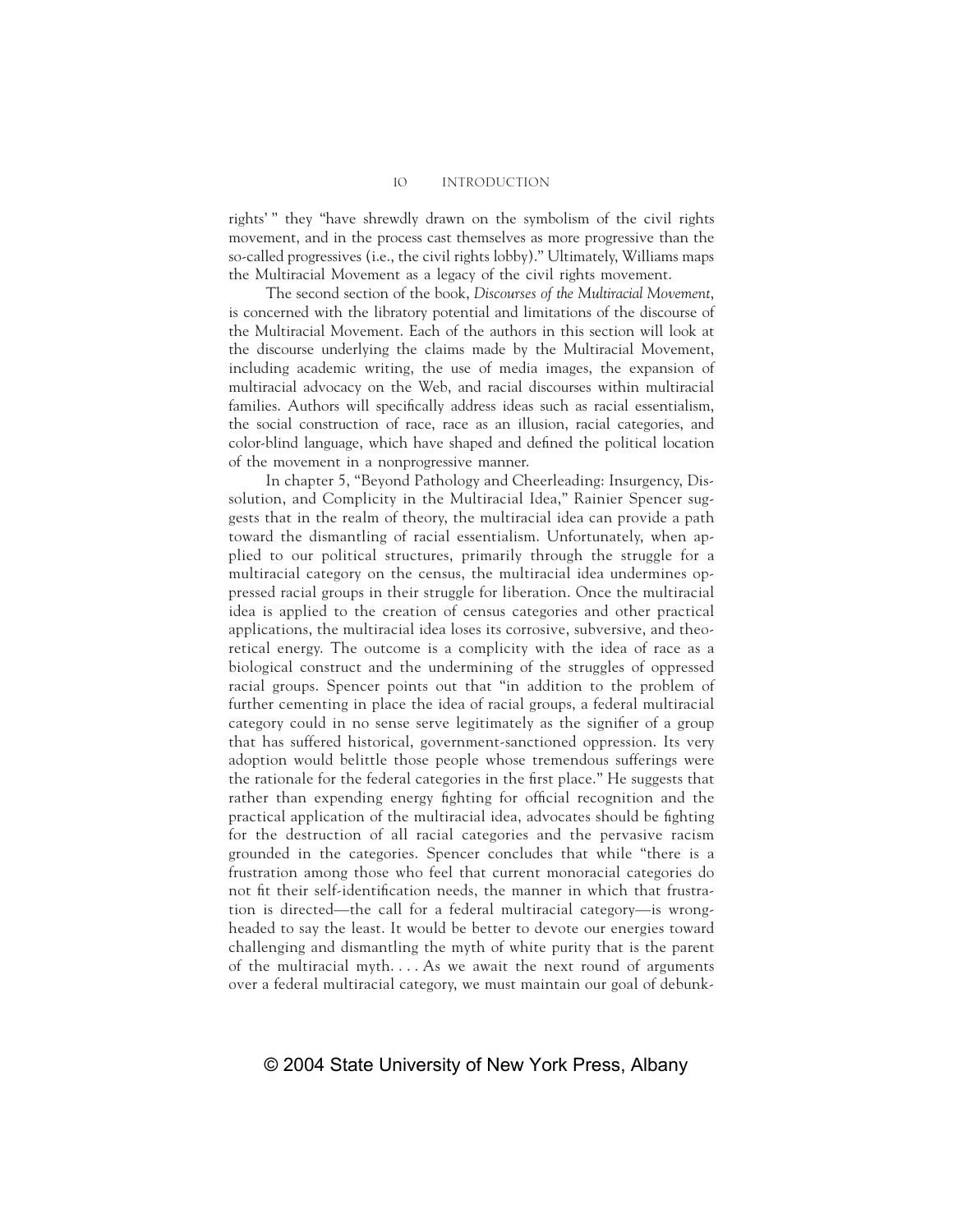ing the idea of biological race, while ensuring that we do not undermine civil rights compliance monitoring in the process."

In chapter 6, "Deconstructing Tiger Woods: The Promise and Pitfalls of Multiracial Identity," Kerry Ann Rockquemore highlights the myriad ways multiracial people identify. Through her analysis of celebrity multiracial people, she explores why and how the Multiracial Movement claims some multiracial celebrities, but not all. Central to her analysis is the Multiracial Movement's glorification of Tiger Woods. Rockquemore argues that the attention given to Woods helps to explain what the Multiracial Movement envisions as the "authentic" multiracial identity. She writes, "[M]any movement activists assume that individuals who have parents of different races understand their racial identity exclusively as a border identity." A border identity, is a "blending of all an individual's racial backgrounds . . . and represents a break with the paradigmatic reliance on the one-drop rule to understand the multiracial experience." Rockquemore suggests that activists in the Multiracial Movement have a narrow and limited understanding of the varying ways multiracial people identify.

Similar to Rockquemore's concern that the movement is defining *multiracial* in narrow and confining ways, in chapter 7, "Multirace.com: Multiracial Cyberspace," Erica Chito Childs explores the creation of boundaries in the multiracial community through a content analysis of two large multiracial activist websites. Through a content analysis of the websites and interviews with the editors of these sites, Childs suggests that far from creating an inclusive multiracial community, these websites actually shun those who do not accede to an acceptable vision of multiracialism. Further, these sites promote contradictory ideologies that include: color blindness, antiblack sentiment, and notions of authentic multiracialness. While the Multiracial Movement is advocating for a recognition of multiraciality in society, at the same time, the cyberspaces from which the discourse is being created and controlled reflects a very limited understanding of race that ultimately reproduces white supremacy.

In chapter 8, " 'I Prefer to Speak of Culture' : White Mothers of Interracial Children," Terri A. Karis explores, through in-depth interviews, why many white mothers of multiracial children get trapped in color-blind ideologies. She notes that "despite their increasing racial awareness, white women often prefer the language of culture to race, and color-blind interpretations to those that take race into account, particularly when they are discussing family dynamics." Karis explains that the women are facing several competing social constraints, including a patriarchal society in which women are the primary caretaker and a racist society where they are not seen as having an authentic voice when addressing race and racism with their children of color. If married, these women might defer race discussions and race education to their spouse of color. Other white women claim a desire to learn black history *for the sake*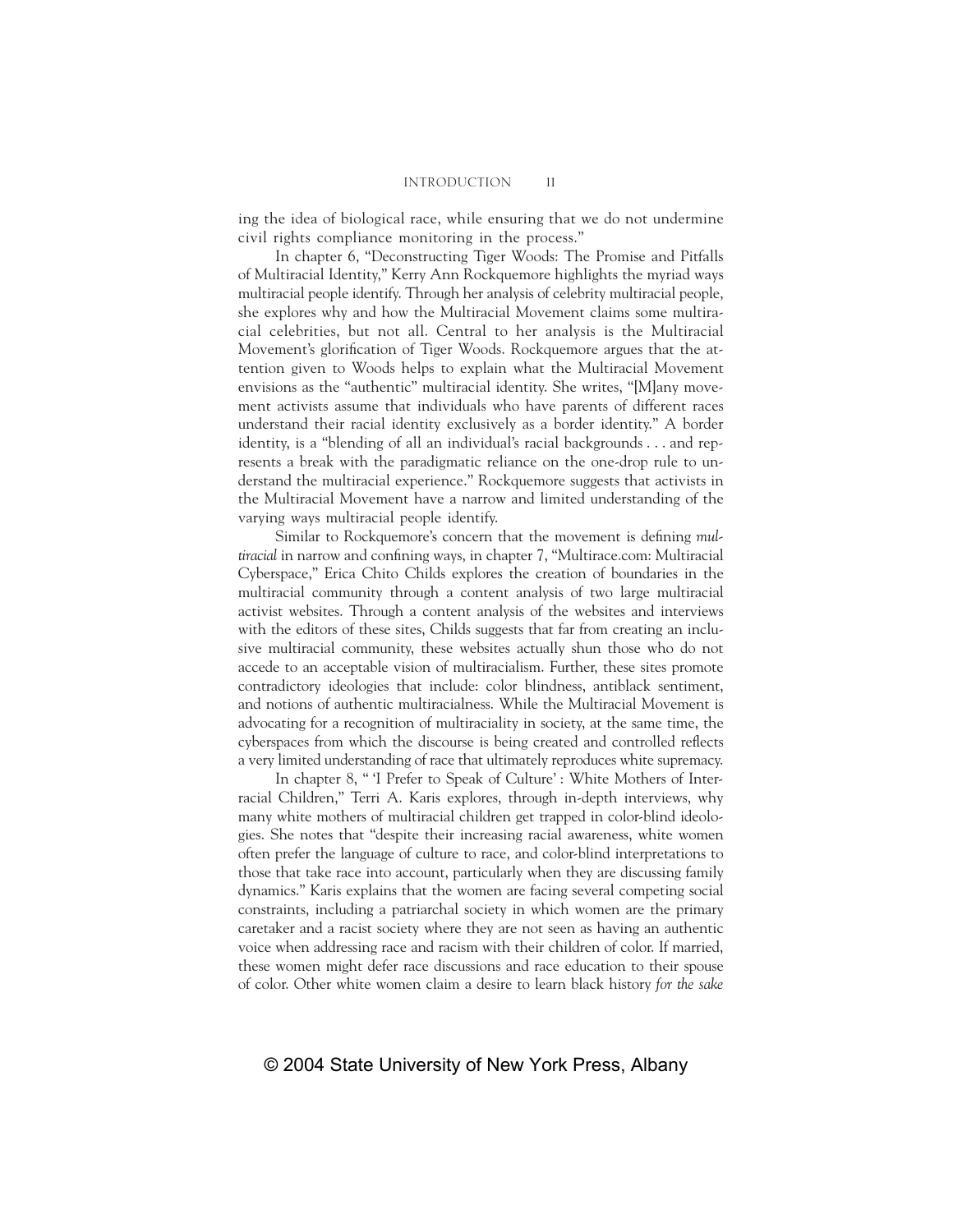#### 12 INTRODUCTION

*of the children*. Finally, in an attempt to counter negative racial stereotypes about interracially married white women, they downplay the significance of race in their family relations and struggle to maintain "middle-class respectability as 'good (white) girls.' " Thus these women often attach their identity to their children, they begin to identify racially as mothers of multiracial children, rather than interracially married white women. Karis writes, "Focusing on one's role as a mother may help to emphasize, and reinstate, a white woman's respectability." Moreover, such a shift removes the immediate pressure these women might experience to name their whiteness. Karis concludes that understanding the ways white women in multiracial families define themselves racially can help forge a space for individuals to move beyond narrow color-blind constructions of race. "As we become aware and name the ways in which race impacts our lives, even within our most intimate relationships, we extend the possibilities for conscious choices, authentic moments of connection, and strategies that move away from normative whiteness toward social justice." Through this chapter Karis is helping to uncover the attraction many white women may feel to the conservative politics of the Multiracial Movement, particularly those calling on a color-blind agenda and the removal of race from legislation, programs, and policies.

The third section of the book, *Lessons from the Multiracial Movement,* provides several ideas about how those in the Multiracial Movement and other interested parties, can begin to examine and address multiracial politics in a more progressive and transformative manner. Each author in this section suggests that progressive politics must be first and foremost concerned with larger social relations that make the Multiracial Movement relevant. Couched in a history of group-based racial discrimination, a white supremacist society will not be challenged by moving the discourse to the level of the individual, that is, individual rights, racism as an individual pathology, claims to rugged individualism, or falling into the trap of postmodern fragmentation through which community building and solidarity are painted as impossibilities. In each of the following chapters, the authors explain their vision of a more progressive Multiracial Movement.

In chapter 9, "Model Minority? The Struggle for Identity among Multiracial Japanese Americans," Rebecca Chiyoko King-O'Riain addresses the importance of understanding the specific historical context of group formation as a way to understand the confluences of a progressive Multiracial Movement. Her analysis points to a weakness in the Multiracial Movement, that is, the lack of attention to the experiences of multiracials beyond black and white. King-O'Riain addresses the specific factors (demography, immigration, historical construction of race in Japan, and gender dynamics) that have made it possible and desirable for multiracial Japanese Americans to work from *within* the Japanese American community.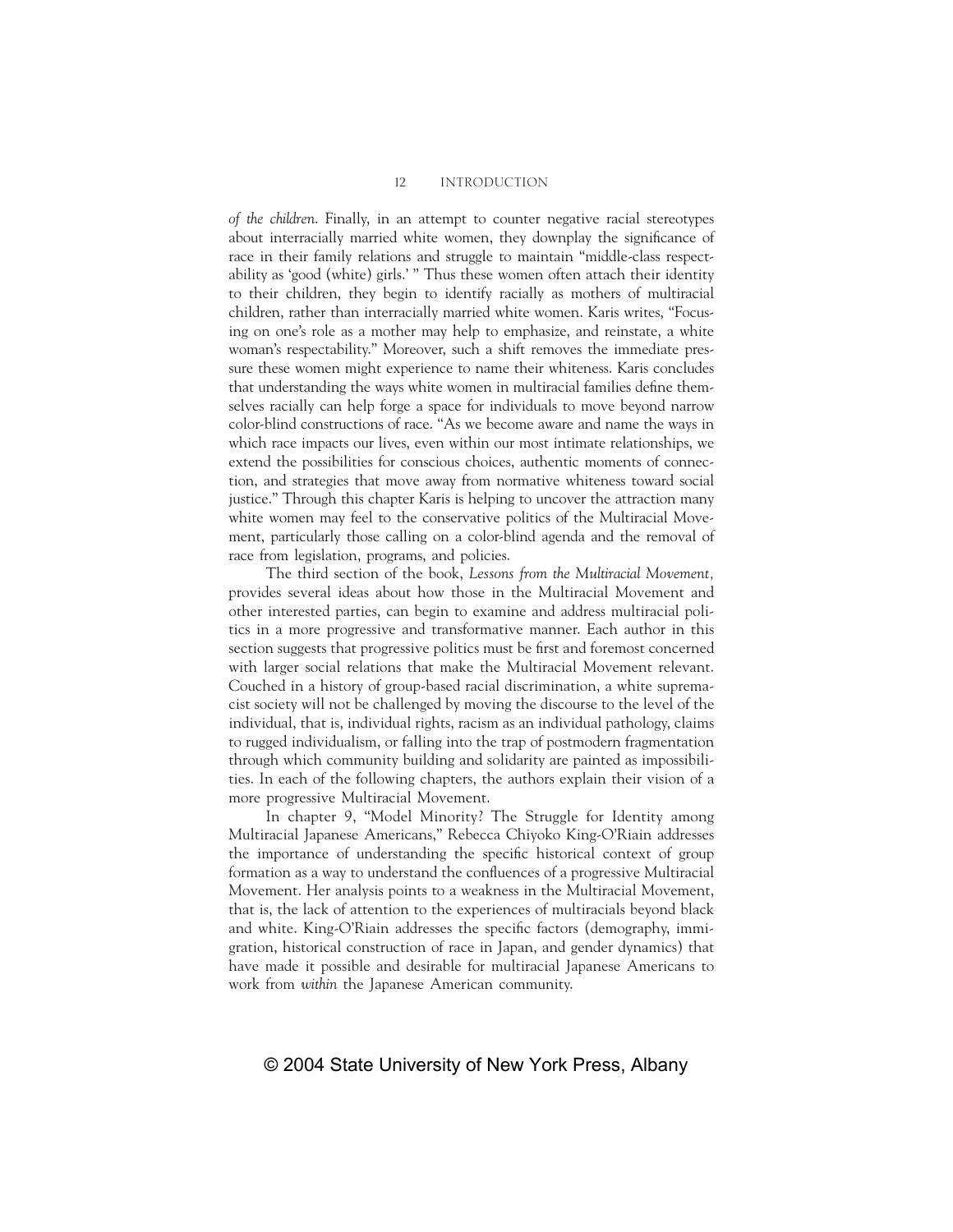In chapter 10, "Transracial Adoption: Refocusing Upstream," Barbara Katz Rothman addresses a major concern of many multiracial families: transracial adoption. Most multiracial family organizations have at some point advocated the removal of race considerations in the process of adoption. Rothman suggests that by focusing on color-blind adoptions, the Multiracial Movement has lost sight of the fact that transracial adoption is itself an outcome of larger institutional inequalities and injustices that have pushed so many children of color into the child welfare system. Rothman writes:

Transracial adoption is a Band-Aid solution where far more radical solutions are immediately needed. . . . Adoption is the result of some very bad things going on upstream, policies that push women into having babies that they cannot raise. . . . A lot of adoption is about poverty: a lack of access to contraception and abortion; a lack of access to the resources to raise children. And a lot of what poverty is about in America is racism.

Through her personal experiences of adopting and raising Victoria, an African American child, Rothman addresses the complexity of race on a personal level and the injustices of race (as it intersects with gender) on the societal level. She concludes by stating, "Transracial adoption—as a problem, or as a solution, as an issue that troubles us—does not resolve at an individual level. Victoria and I are at the bottom of a long strange funnel. . . . The solutions will not be found down here at the bottom where we are all doing the best we can. No, if you want to understand, help, or prevent transracial adoption you're going to have to refocus upstream." Focusing on individuals and individual families, she argues, will not create a more just world. Individuals concerned with social justice must understand larger social relations of inequality and injustice that continue to shape individual lives, and thus must "refocus upstream."

In chapter 11, "Protecting Racial Comfort: Protecting White Privilege," Heather Dalmage explores the construction of racial identities of whites who belong to multiracial family organizations. Based on in-depth interviews with seventeen white members of multiracial families she argues that the desire and demand for racial comfort largely explains why whites are disproportionately represented in multiracial family organizations. Drawing on arguments of color blindness, meritocracy, and individualism, many of these whites use their interracial relationship to cling to white privilege. Others who may belong to multiracial organizations struggle to create antiracist identities. These individuals may belong to the organizations, but rarely attend meetings and events, instead spending their time and energy working alongside people of color. Ultimately, Dalmage argues that understanding the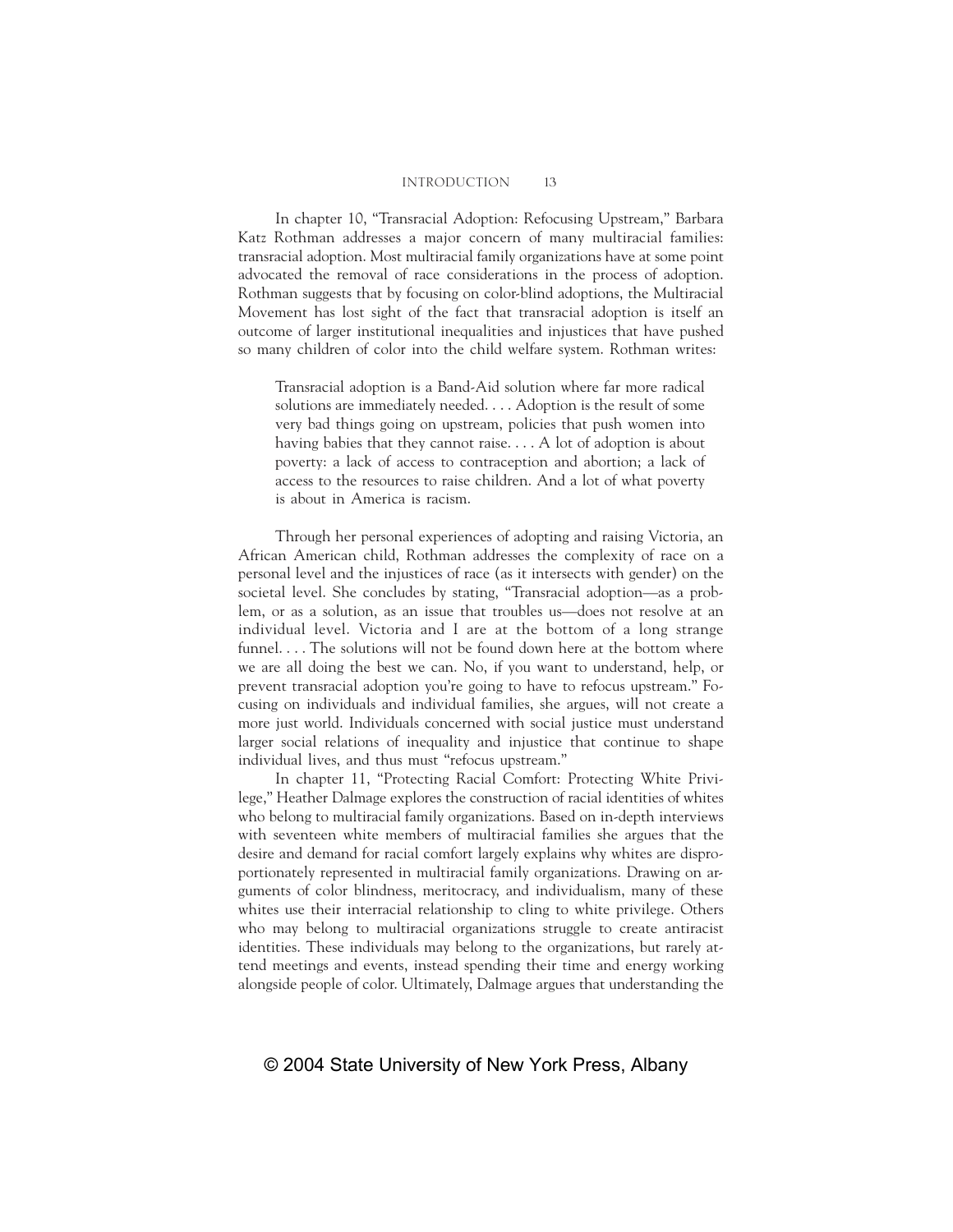desire for racial comfort by whites can help us understand and challenge the less progressive ideologies found in the Multiracial Movement.

Finally, in chapter 12, "Ideology of the Multiracial Movement: Dismantling the Color Line and Disguising White Supremacy?" Eileen T. Walsh addresses the need for the Multiracial Movement to account for race, gender, and class as "mutually constructed and supported hierarchies." She argues that these constructs will not be undone through a color-blind agenda. "Disappearing race from the vocabularies and consciousness of academics, policy makers, and the citizenry prior to dismantling the structures of inequality that persist not only puts the cart before the horse, it also serves to render white privilege invisible—a most dangerous proposition with a long legacy." Ultimately, Walsh suggests that social justice must be central to the goals of the Multiracial Movement or the movement will work on behalf of white supremacy.

### NOTES

1. Quoted in D. Hollis, "A Legacy of Loving," in *New People* (1991): 2,  $9 - 12$ .

2. For a discussion of the history of antimiscegenation laws see J. A. Rogers, *Sex and Race, Volume II* (St. Petersburg, FL: Helga Rogers, 1942), 155. Rogers quotes The Henning Statues of Virginia: "September 17, 1630. Hugh Davis to be soundly whipped before an assembly of Negroes and others for abusing himself to the dishonor of God and the shame of Christians by defiling his body in lying with a Negro." Note that no mention is made of what happened to the woman in this instance. Moreover, drawing on religious ideology, as Judge Bazile did in 1950, the courts were used to uphold white supremacy through the myth of "white purity."

3. W. E. B. DuBois, *The Philadelphia Negro: A Social Study* (Philadelphia: University of Pennsylvania Press, 1899/1996).

4. Maria P. P. Root, "Within, Between, and Beyond Race," in *Racially Mixed People in America,* ed. Maria P. P. Root (Thousand Oaks, CA: Sage, 1992), 3.

5. Cynthia Nakashima, "Voices from the Movement: Approaches to Multiraciality," in *The Multiracial Experience,* ed. Maria P. P. Root (Thousand Oaks, CA: Sage, 1996), 80.

6. Ibid., 82.

7. Michael Eric Dyson, "Keynote Address," *Color Lines in the 21st Century Conference* (Chicago: Roosevelt University, 1998).

8. See Heather Dalmage, *Tripping On the Color Line: Black-White Multiracial Families in a Racially Divided World* (New Brunswick: Rutgers University Press, 2000); Kim Williams, *Boxed In: The U.S. Multiracial Movement* (Cornell University: unpublished dissertation, 2001).

9. Some discrepancy exists about the exact origination date of this organization. The 1987 mission statement flyer of I-Pride states the date as February 1979. The Association of MultiEthnic Americans (AMEA) homepage states the date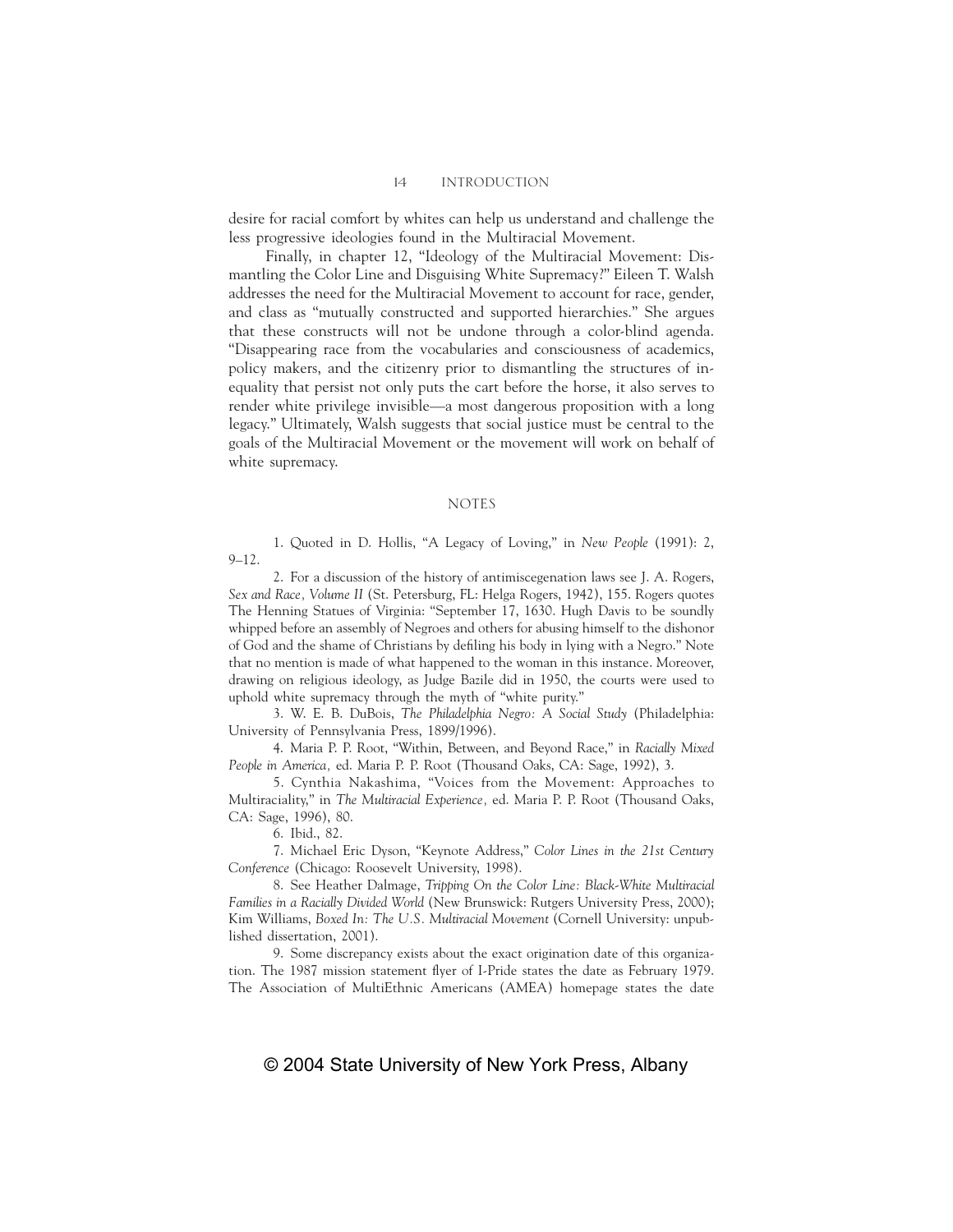as 1978. In either case, as AMEA notes, it is the oldest multiracial organization in the country.

10. Based on personal interview conducted by Heather Dalmage on July 19, 1996.

11. See AMEA Home Page at http://www.ameasite.org/.

12. See Kimberly McClain DaCosta, "All in the Family: The Familial Roots of Racial Divisions," in this volume for an elaboration of the historical and political interaction between definitions of community, kinship, and race. See also, Naomi Zack, *Race and Mixed Race* (Philadelphia: Temple University Press, 1994).

13. Omi and Winant, *Racial Formation in the U.S.: 1960–1990* (New York: Routledge, 1994).

14. For a broader discussion see Omi and Winant, *Racial Formation*.

15. Kim Williams, *Boxed In: The U.S. Multiracial Movement* (Cornell University, unpublished dissertation, 2001).

16. See Dalmage, *Tripping on the Color Line*.

17. Thanks to Kim Williams for drawing my attention to this meeting/award ceremony.

18. Williams, *Boxed In.*

19. Michael Omi and Howard Winant raised the issue of multiracialism for discussion within a broader racial theoretical framework in *Racial Formation in the U.S.* Other explorations followed, see for instance, Angela Davis, "Discussion," in *Black Popular Culture*, ed. Gina Dent (Seattle: Bay Press, 1992); Rhonda M. Williams, "Living at the Crossroads: Explorations in Race, Nationality, Sexuality, and Gender," in *The House that Race Built*, ed. Wahneema Lubiano (New York: Vintage, 1998); Michael Eric Dyson, "Essentialism and the Complexities of Racial Identity," in *Multiculturalism: A Critical Reader*, ed. David Theo Goldberg (Cambridge: Blackwell, 1994).

20. See for instance, Maureen Reddy *Crossing the Color Line: Race, Parenting, and Culture* (New Brunswick: Rutgers University Press, 1994); Lise Funderburg, *Black, White, Other: Biracial Americans Talk About Race* (New York: Morrow House, 1994); Jane Lazarre, *Beyond the Whiteness of Whiteness: Memoir of a White Mother of Black Sons* (Durham: Duke University Press, 1996); Claudine Chiawei O'Hearn, *Half + Half: Writers on Growing Up Biracial + Bicultural* (New York: Pantheon, 1998); James McBride, *The Color of Water: A Black Man's Tribute to His White Mother* (New York: Riverhead Books, 1996).

21. Williams, *Boxed In.*

22. Omi and Winant, *Racial Formation*, 88.

23. See for instance Maria P. P. Root's broadly cited, "Bill of Rights for Multiracial People," which first appeared in *The Multiracial Experience*, 7.

24. Omi and Winant, *Racial Formation*.

25. Howard Winant, "The Theoretical Status of the Concept of Race," in *Theories of Race and Racism: A Reader,* ed. Les Back and John Solomos (New York: Routledge, 2000), 181.

26. W. E. B. DuBois. "Conservation of Races," in *Theories of Race and Racism*, 80.

27. See for instance, Randall Kennedy, "Orphans of Separatism: The Painful Politics of Transracial Adoption," *American Prospect* 17 (Spring 1994): 38–45; and